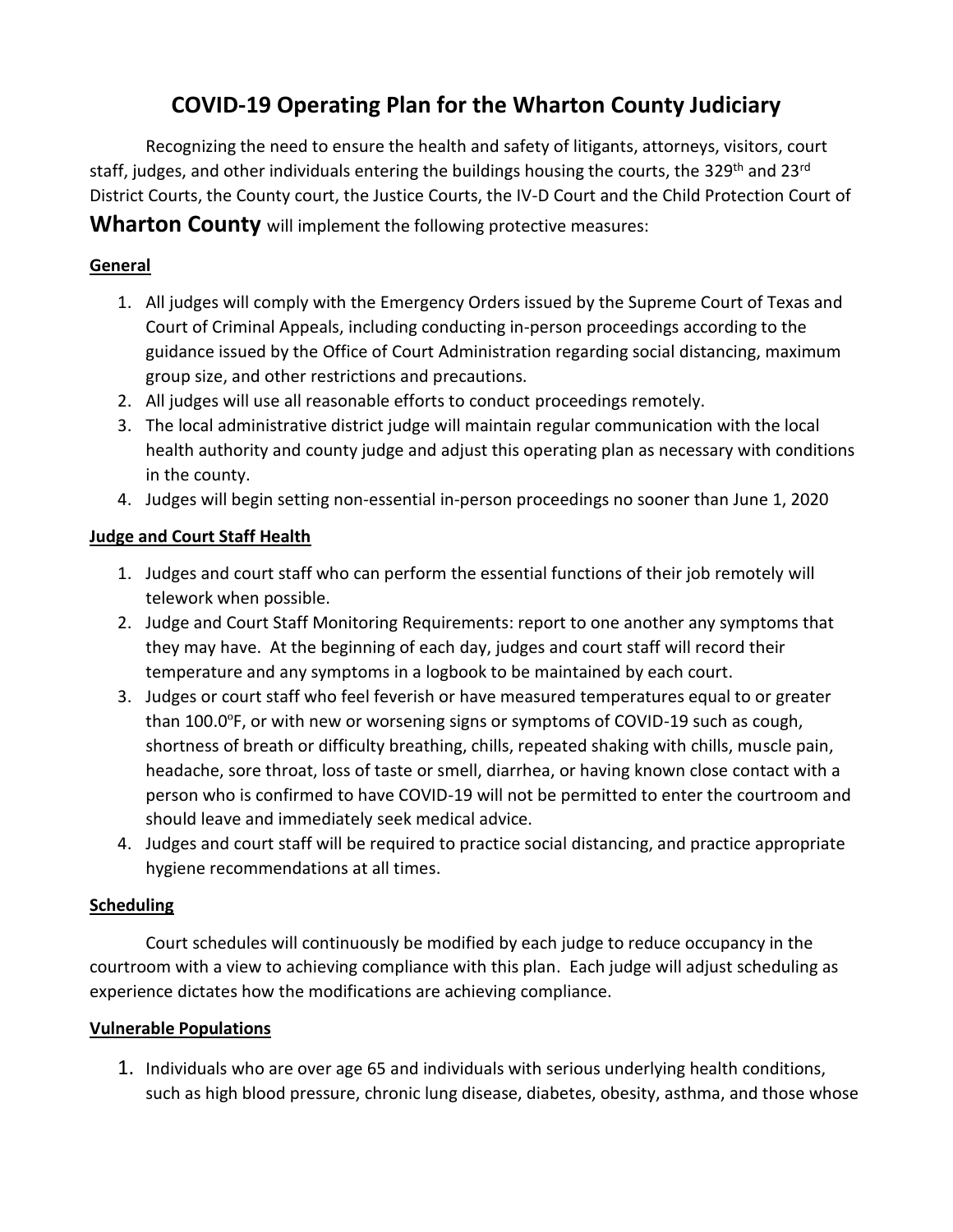immune systems are compromised such as by chemotherapy for cancer or other conditions requiring such therapy are considered to be vulnerable individuals.

- 2. Each judge will include information on orders setting hearings, dockets notices, and in other communications notifying individuals who are in vulnerable populations of the ability to contact the court to identify themselves as a vulnerable individual and receive accommodations. A notice with this information will be posted on the courts' websites and in conspicuous locations around the court building (a copy of which is attached).
- 3. Vulnerable individuals who are scheduled for court will be accommodated by 1) allowing the vulnerable person to attend the hearing virtually, or by 2) rescheduling the hearing, or by 3) providing appropriate additional personal protective equipment to the vulnerable person, in the court's discretion.

### **Social Distancing**

- 1. All persons not from the same household who are permitted in the court building will be required to maintain adequate social distancing of at least 6 feet.
- 2. No more than two individuals not from the same household will be permitted in an elevator. If more than one individual from the same household is in an elevator, no other individuals will be permitted in the elevator.
- 3. Each restroom has been evaluated to determine the appropriate capacity to ensure social distancing and the maximum capacity has been posted on each restroom door.
- 4. Public common areas, including breakrooms and snack rooms, have been closed to the public.

### *Gallery*

- 5. The maximum number of persons permitted in the gallery of each courtroom has been determined and posted. The maximum capacity of the courtroom will be monitored and enforced by court staff.
- 6. The gallery of the courtroom has been marked to identify appropriate social distancing in the seating. Places where persons may and may not sit are clearly marked.

#### *Well*

7. In each courtroom, the counsel tables, witness stand, judge's bench, and clerk, court reporter, and bailiff seating have been arranged in such a way so that there is social distancing of at least 6 feet between each space.

### **Hygiene**

- 1. Hand sanitizer dispensers have been placed at the entrances to the building, outside of elevators on each floor, outside of each courtroom, and outside of bathrooms.
- 2. Tissues have been placed near the door of the courtroom, at counsel tables, at the witness stand, on the judges' benches, and in the hallways.
- 3. The Department of State Health Service's "Stop the Spread of Germs Flyer" has been posted in multiple locations on each floor of the court building.

### **Screening**